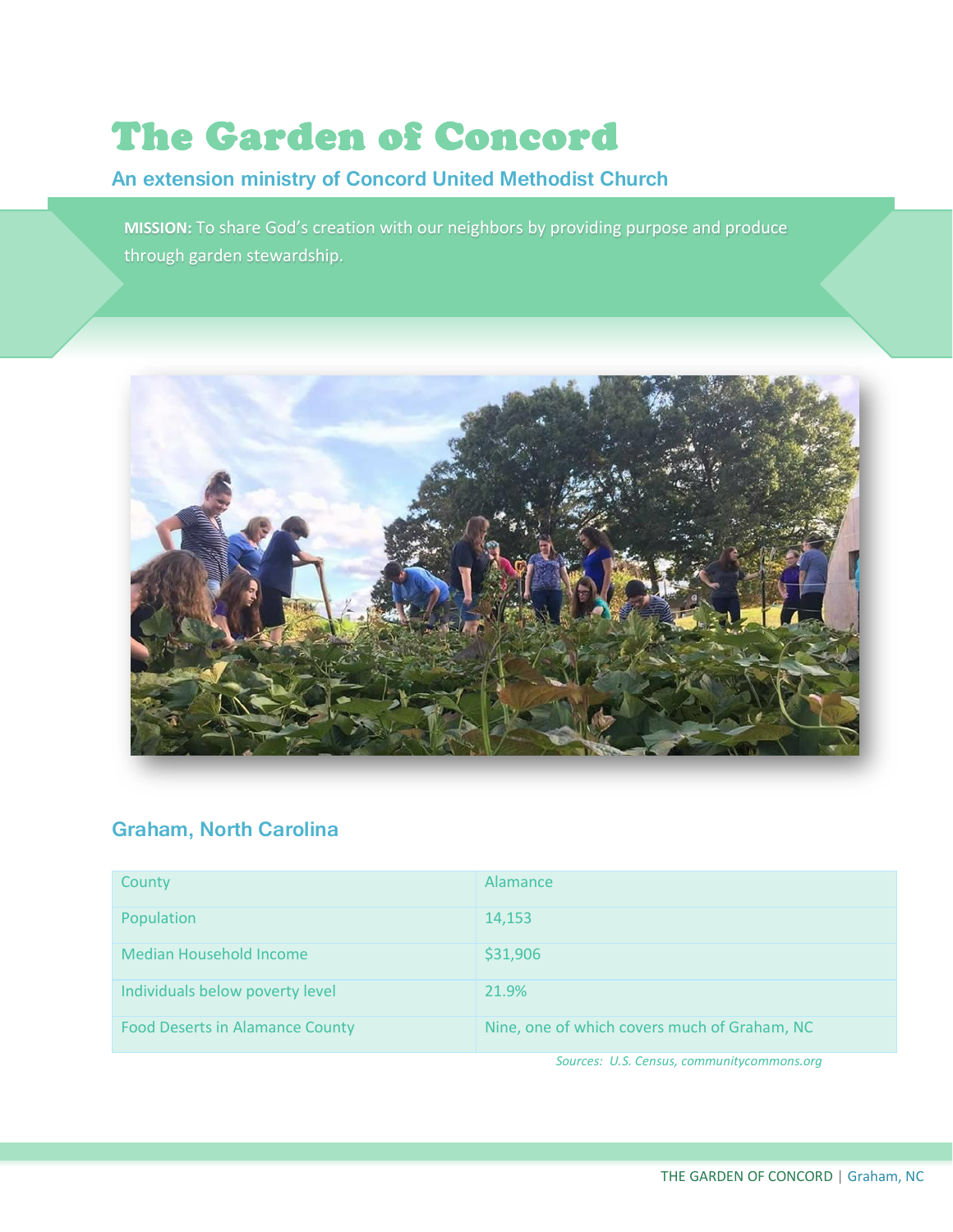### OVERVIEW

When learning about the Garden of Concord, it might be easier to ask what they *don't* do. From garden days to neighbor nights to selling to local restaurants, the Garden of Concord is the definition of a community garden.

The Garden of Concord currently consists of 100 beds that organically grow a variety of vegetables, fruits, and flowers. There are a number of different ways in which the grown produce gets distributed, but the three main ways are through garden membership, Community Supported Agriculture (C.S.A.), and donations to the Southern Alamance Family Empowerment (S.A.F.E.) food pantry.

To be a member of the garden, you have to pay \$25 per family per year. There are also "garden angels" who can pay for someone who might not be able to afford the fee. Becoming a member means that you (and or your family) will work in the garden at least one hour a week during the growing season, and it gets you as much available produce as you would like!

During an average week, garden hours are held Tuesday mornings and afternoons, Thursday afternoons, and Saturday mornings. Having many options for work hours makes it easy for people to fit garden time into their busy schedules. Working in the garden has many different benefits. Barb Graden, the current Farm Manager at Concord who came to the garden 3 years ago, says: "I came to the garden for stress relief, to play outside, to get vitamin D, to connect with people, and to get food… but it's more than just the food".

The Garden of Concord also started selling and donating C.S.A. boxes in 2015, although their recipients know them by the name "Box of Blessings" (B.O.B.'s). The B.O.B.'s go out for three eight-week sessions. Community members can purchase a full share (weekly average of 8-9 produce items) for \$600, or a half share (weekly average of 4-5 produce items) for \$350. People in the community can also apply to get a "sponsored" B.O.B. which they do not have to pay for. The local elementary school social worker sends out sponsored B.O.B. applications with some students, and the applications are available at S.A.F.E. as well. Garden leaders then have a very difficult time of narrowing down the applicants to decide who will receive the 10 sponsored boxes. In total, the Garden of Concord only has 25 B.O.B. recipients a year (combined paid and sponsored). Garden members and staff harvest the produce for the B.O.B.'s on Monday nights and/or Tuesday mornings. They prep, weigh, pack, and pray over the produce boxes on Tuesday mornings. The boxes are then ready for pick up on Tuesday evenings during garden hours. Those who receive a B.O.B. do not normally work in the garden at all, although they are welcome! Each B.O.B. comes with a handout with recipes that use the week's produce, tips on how to store and prepare the produce, and a short blurb about what is going on at the garden.

The third main place for the Garden of Concord to share their produce is at the S.A.F.E. food pantry. The garden donates their fresh food in bulk twice a week when the growing is good.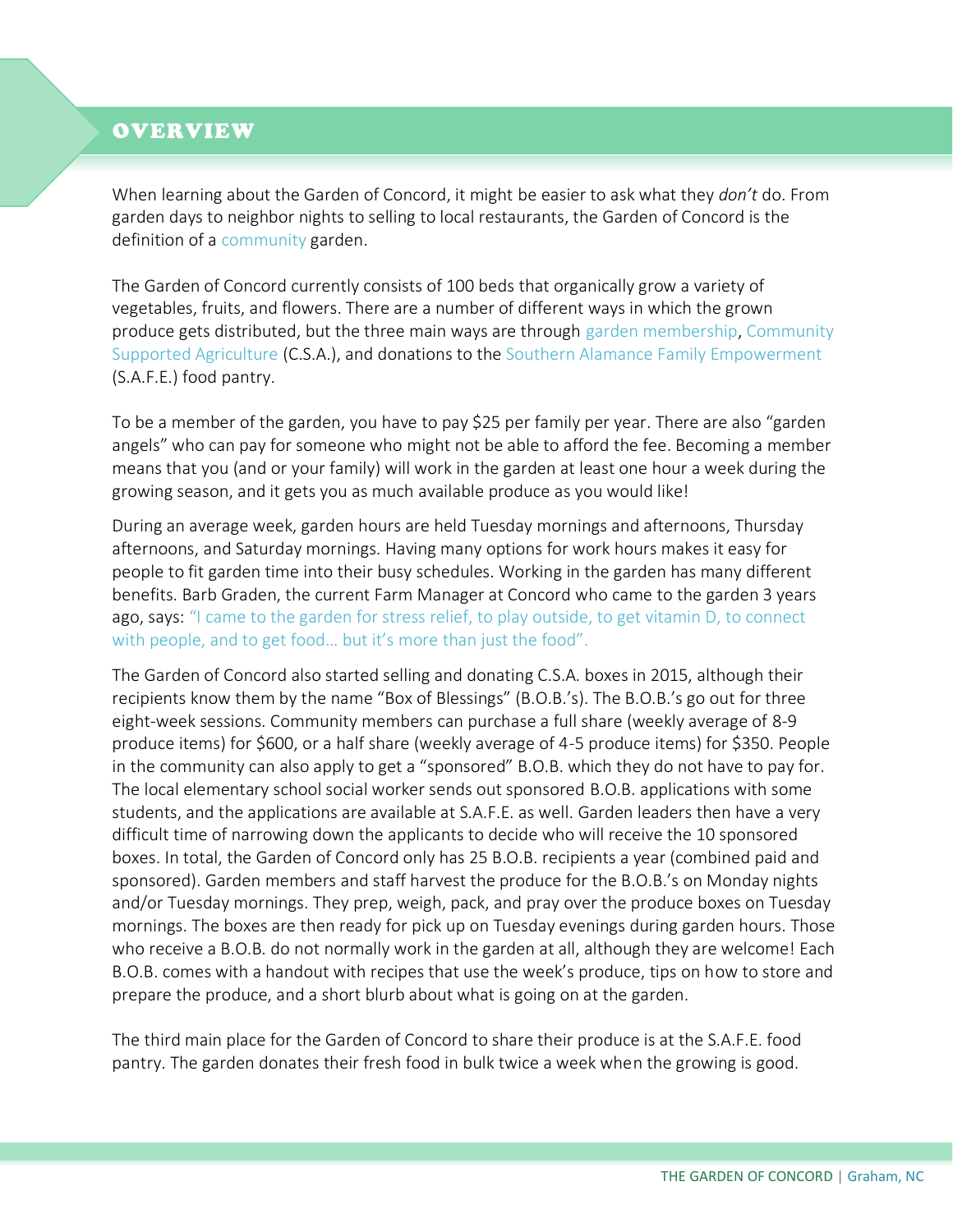#### Why It's Unique

The Garden of Concord sells produce to three area restaurants through informal partnerships. The sales all depend on what the garden has in excess (garden members, C.S.A. recipients, and the S.A.F.E. food pantry are always prioritized in receiving food). These partnerships are a great way to share the goodness of the garden by getting the freshest, most delicious local food onto the plates of restaurant goers. In addition, it is also a wonderful way to generate revenue which flows back into the garden to help sustain it. The Garden of Concord has never wanted to make a profit, but the money earned supports seeds, soil, electricity, garden repairs, sponsored C.S.A. boxes and other expenses the garden has. Funding is often a challenge for small ministries, so any amount of money made is helpful to offset operation costs.



Though the Garden of Concord's priority is to donate food, purchasing and selling partnerships are essential to help sustain the garden, local businesses, and the economic well-being of the community.

Share the love! If you are part of a bountiful community garden, check in with your local restaurant owners to see if they are interested in getting some of your wonderful food into their meals.

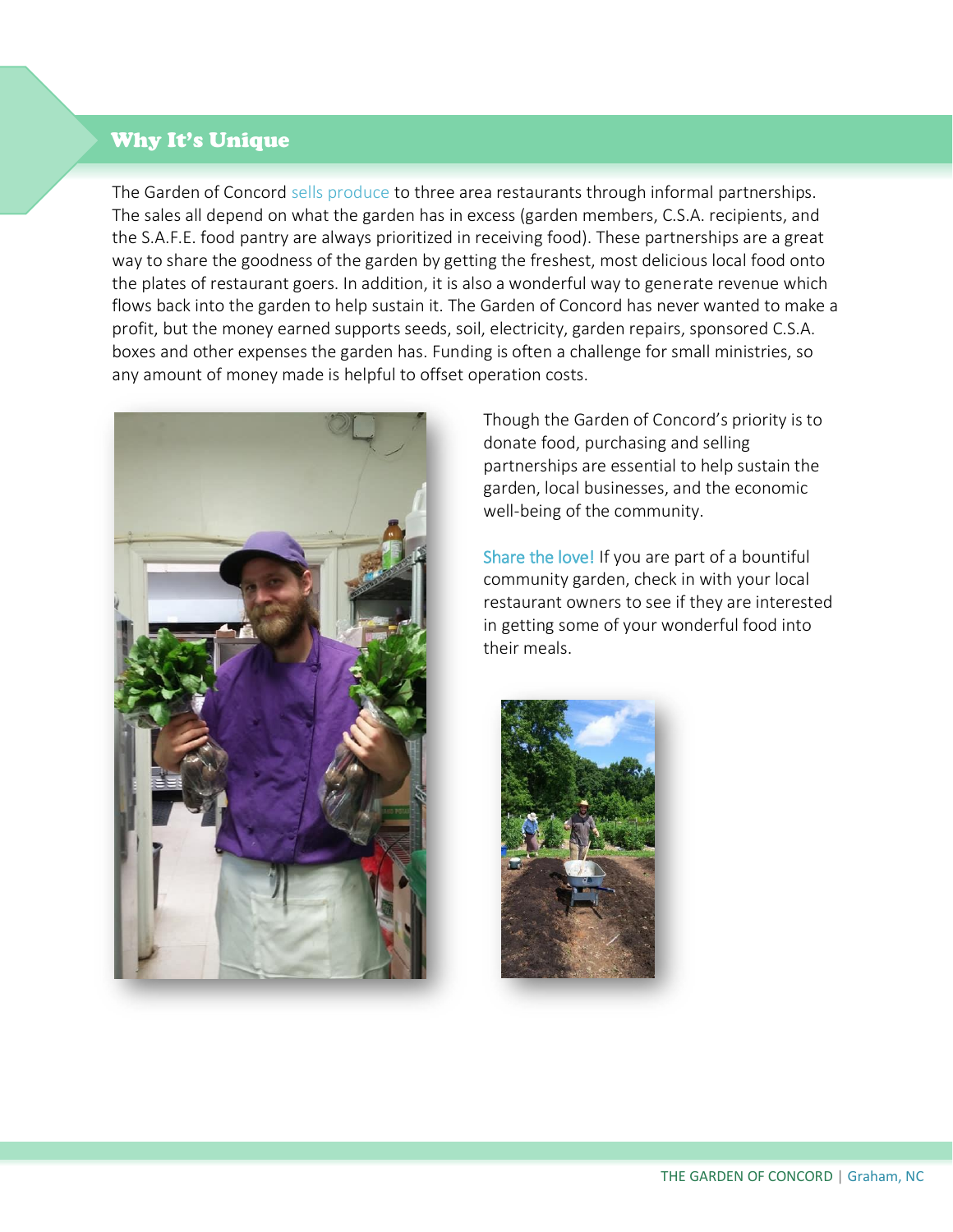#### j l Outreach, Outreach, and more Outreach

The Garden of Concord does much more than just grow food. They have many different outreach programs they sponsor to better engage and empower the community.

Cooking + Canning Classes: This past year the Garden of Concord held four free cooking and canning classes taught by a local chef and farmer. Farmer Howard Allen demonstrated a simple meal or canning technique for participants, using produce that was harvested and packed in the B.O.B.'s that day.

Tours + Educational Opportunities: The garden is open for free guided tours to daycares, school groups (of all levels), scouting troops, and any other group that is interested. Occasionally, groups from the local hospital and Chamber of Commerce have planned work days at the garden. Former Garden Coordinator Donna Poe has also gone to schools and universities to give presentations on the garden and its practices.

Neighbor Night: The garden hosts "Neighbor Nights" in the local community building a few times a year, which is a big gathering of garden members, community members, church members, people who go to S.A.F.E., really anyone who wants to join. The night is not about gardening or even food, but more about getting to know your neighbors and empowering people. Attendees discuss in both large and small groups things they would like to see done in the garden and the community at large, as well as who in the community has the gifts and tools that could help make it happen.

Kidz Thyme: On Tuesday evening during garden hours and B.O.B. pick up, there is Kidz Thyme, which is a free activity period for kids whose parents are working in the garden or picking up their B.O.B. They provide a healthy snack and an activity or craft about gardening or farming. They might also work in the garden on a simple activity such as planting corn or grass seed.

Bible Studies: Most summers, the Garden of Concord and Concord UMC host interns from Duke Divinity School. These interns get together and create a Bible study relating to faith and food, which is open to the public and takes place for four to six weeks.

The Garden of Concord has also hosted Pizza Nights in their outdoor brick pizza oven, an annual Harvest Celebration dinner, and a Wake Up the Garden event at the beginning of the growing season.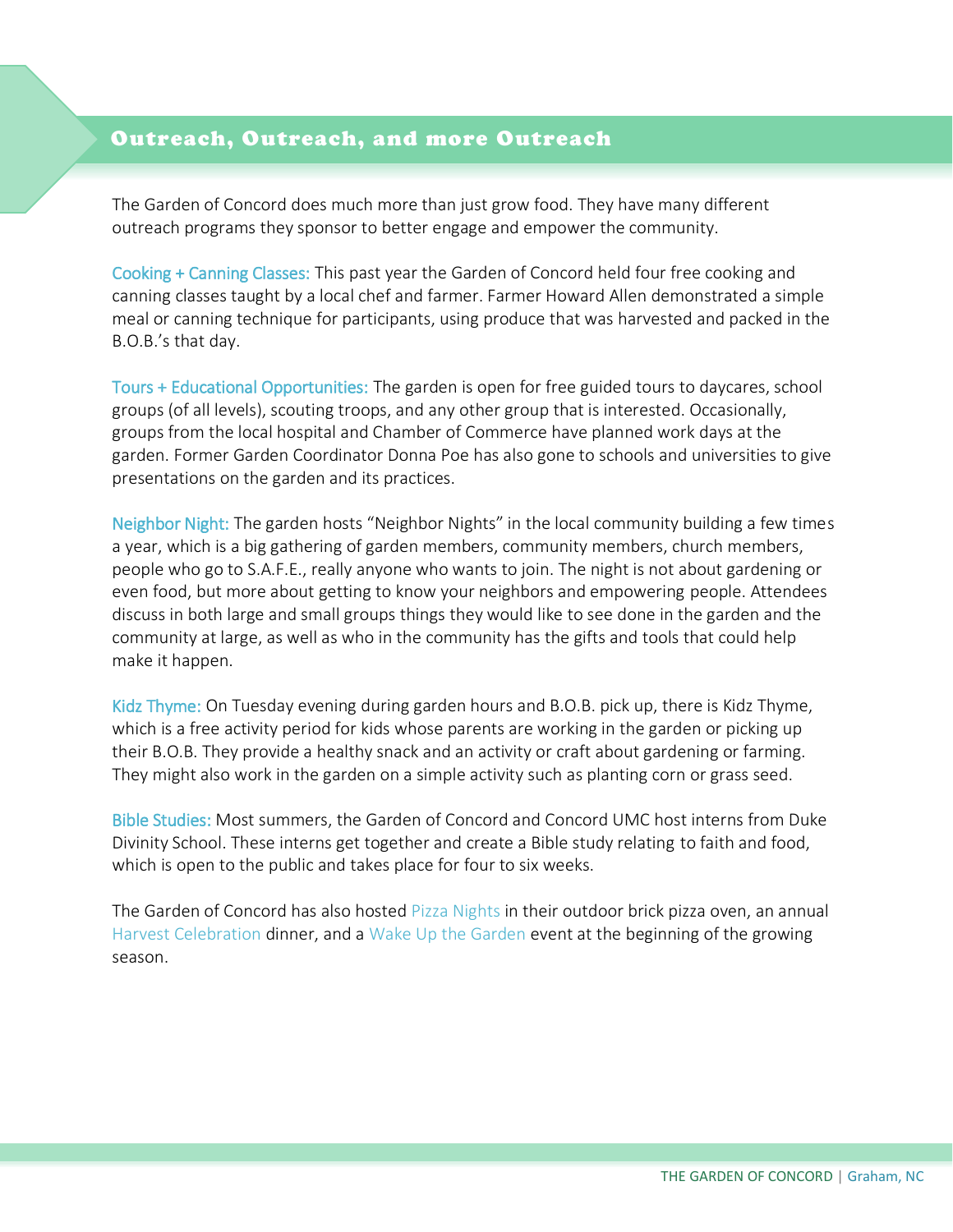# Inspiration and Visions for the Future

l

The Garden of Concord began nine years ago after Donna Poe-new church member at Concord UMC and a new Christian-attended a workshop at Anathoth Community Garden and Farm in Cedar Grove to take notes on faith-based community gardening. Concord UMC had been talking about starting a community garden for years, and Donna was inspired by what she learned and saw at the workshop. Donna had no gardening experience whatsoever but ended up spearheading the garden initiative at Concord UMC.



A garden that began with 16 beds now has 100. A handful of church members started the garden, and now around 70 families are involved, most of them non-church members from the community. What started as giving away produce has now transformed into sponsoring and selling C.S.A.s, selling to local restaurants, and hosting community events. In a county full of food deserts and a declining number of farms, a community garden with a reach like the Garden of Concord is significant in helping reduce food insecurity as well as building community and supporting the local food economy.

As far as planting beds, the garden has reached their capacity due to property lines. Visions for the garden's future include more collaboration with local farms and planting an orchard on a slope next to the garden. Their biggest goal is becoming a full-fledged non-profit, a goal for which they have already begun taking the necessary steps.

As Donna Poe says, "*The sky's the limit when God's involved*".